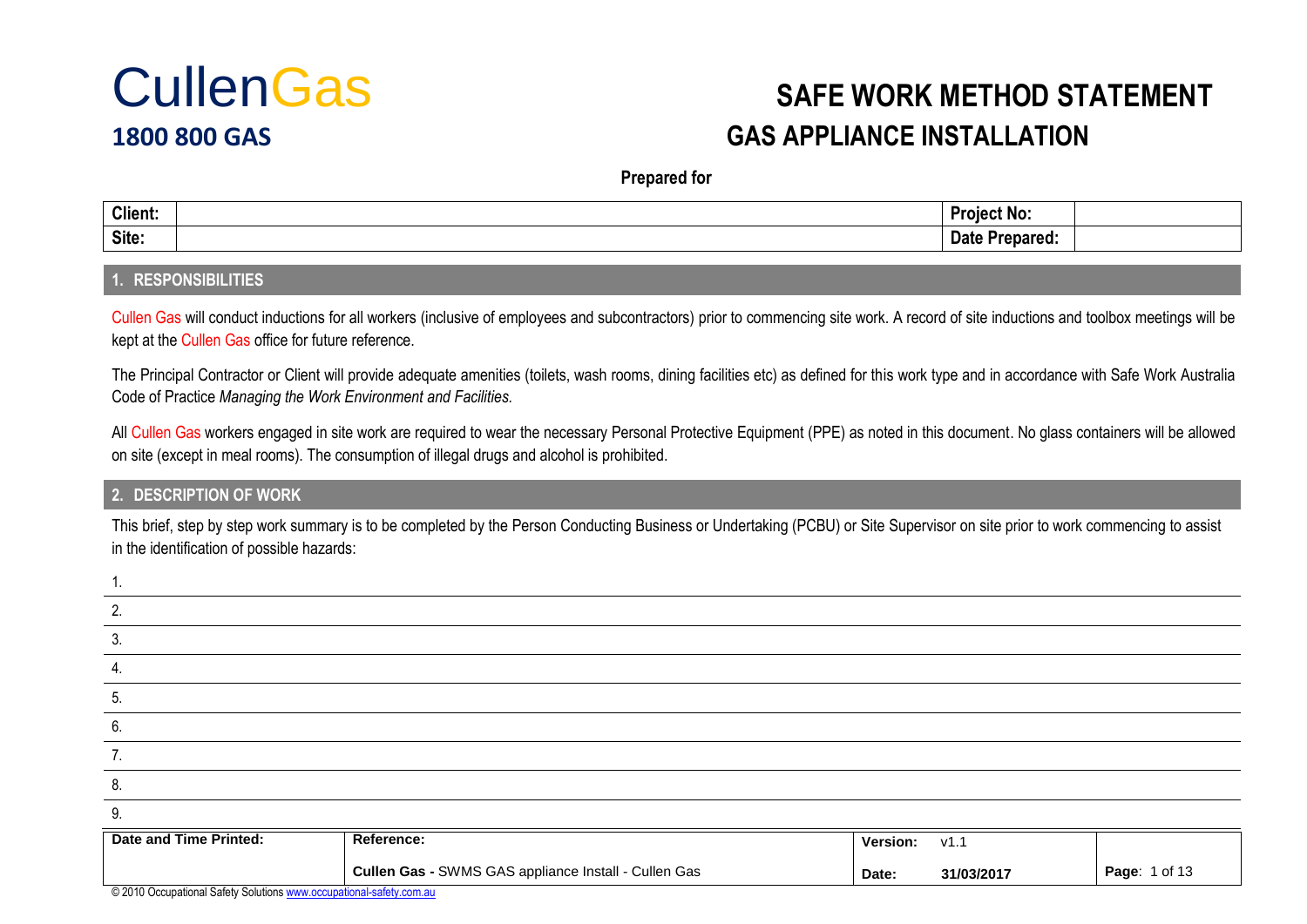#### **3. RISK ASSESSMENT**

#### **Risk Assessment Table**

| <b>Consequence or Impact of Hazard</b>       | Level of<br>harm | A | P              | U | Likelihood/Probability       | <b>Risk Rating</b>     |
|----------------------------------------------|------------------|---|----------------|---|------------------------------|------------------------|
| H-Potential death, permanent or long         | H-High           |   |                | 2 | A-Almost certain could       | 1-Immediate            |
| term disability or illness, significant      |                  |   |                |   | happen at any time           | action is              |
| detrimental environmental impact             |                  |   |                |   |                              | required               |
| M-Potential temporary disability or illness  | <b>M-Medium</b>  |   | $\overline{2}$ |   | <b>P-Possible risk could</b> | 2-Control the          |
| requiring medical attention, short term      |                  |   |                |   | happen occasionally          | risks/hazards          |
| environmental impact                         |                  |   |                |   |                              | a.s.a.p.               |
| L-Potential minor injury requiring first aid | L-Low            | 2 | 3              |   | <b>U-Unlikely may happen</b> | <b>3-Control risks</b> |
| or minimal environmental impact              |                  |   |                |   | rarely                       | with routine           |
|                                              |                  |   |                |   |                              | procedures             |

When assessing the risk of a particular hazard remember:

- The rating you use should indicate the importance of the action required to minimise the Risk posed by the **Hazard**
- The more Hazards you identify the greater the overall Risk on the site.
- Overall Risk increases as the number of people exposed to a Hazard increases.
- The more serious the potential impact to a person's health from a Hazard the greater the Risk.
- The frequency of exposure to a Hazard will increase the Risk.

### **Hierarchy of Controls Eliminate** – 'Design out' the hazard when new materials, equipment and work systems are being purchased for the workplace; **Substitute** - Substitute less hazardous materials, equipment or substances and use smaller sized containers; **Isolate** – separate the workers from hazards using barriers, enclosing noisy equipment and providing exhaust or ventilation systems; **Engineering –** use engineering controls to reduce the risks such as guards on equipment, hoists or other lifting and moving equipment; **Administrative** – Minimise the risk by adopting safe working practices or providing appropriate training, instruction or information. **Personal Protective Equipment** – Make sure that appropriate PPE is available and used correctly. **Least Effective Most Effective Personal Protective Eliminate Isolate Administrative Substitute Engineering**

| Date and Time Printed: | Reference:                                                  | Version: | V1.       |                  |
|------------------------|-------------------------------------------------------------|----------|-----------|------------------|
|                        | <b>Cullen Gas - SWMS GAS appliance Install - Cullen Gas</b> | Date.    | 31/03/201 | 2 of 13<br>Page: |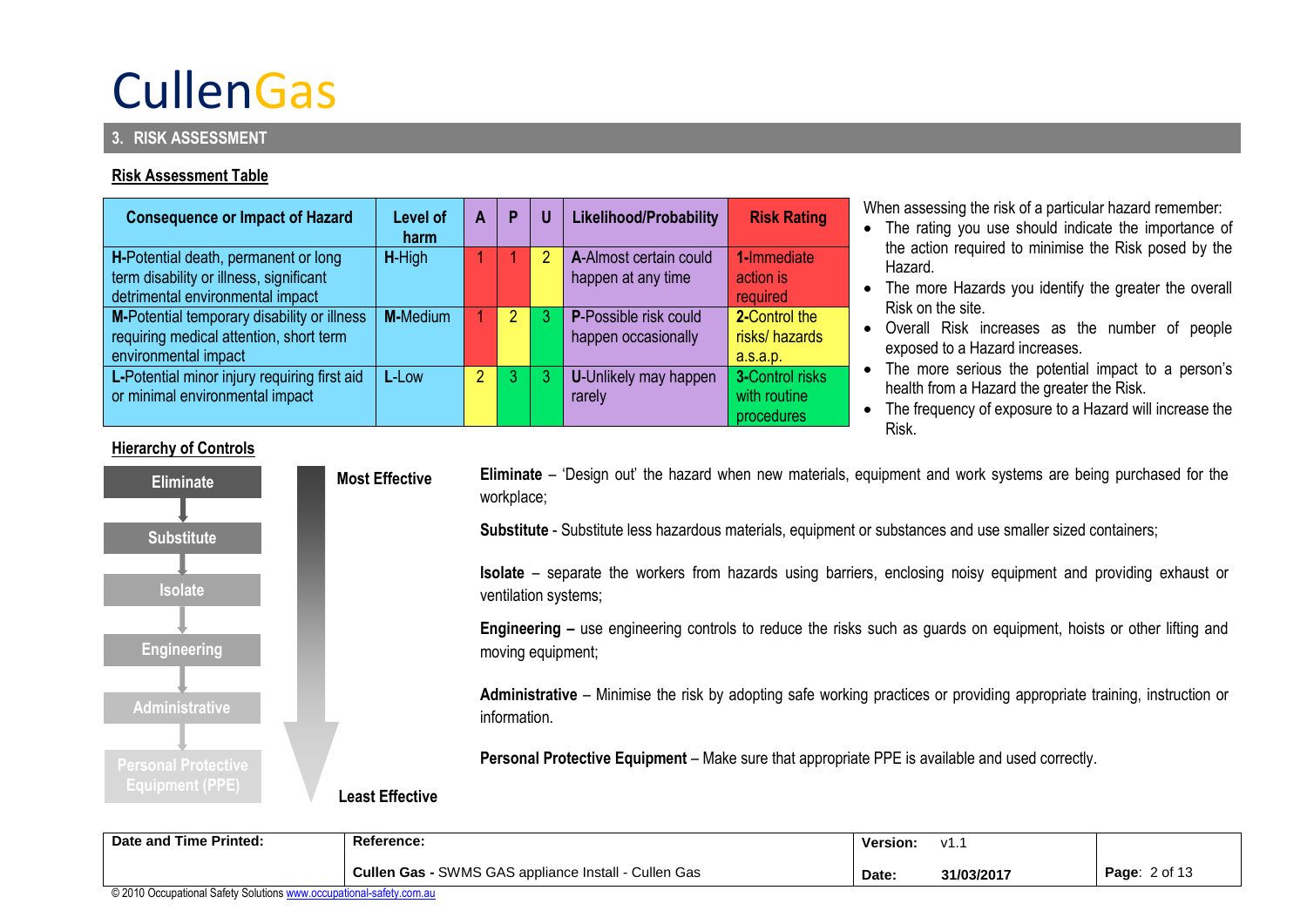**The Work Process** - **"Risk Rating"** and **"Who is Responsible"** is to be completed by the PCBU or Site Supervisor prior to work commencing. Additional Site Specific Requirements are to be entered following this section:

| <b>Steps</b>   | <b>Step by Step</b><br>Procedure | <b>Possible Hazards</b>                                                                                    | <b>Risk</b><br>Rating |                                                                                                                                                                                                                                                                                                                                                                                                                                                                                                                                                                                                                                                                                             | <b>Safety Controls</b> |               |  |  |  |  |
|----------------|----------------------------------|------------------------------------------------------------------------------------------------------------|-----------------------|---------------------------------------------------------------------------------------------------------------------------------------------------------------------------------------------------------------------------------------------------------------------------------------------------------------------------------------------------------------------------------------------------------------------------------------------------------------------------------------------------------------------------------------------------------------------------------------------------------------------------------------------------------------------------------------------|------------------------|---------------|--|--|--|--|
|                | <b>Risk Assessment</b>           | Workplace / worksite hazards<br>Unlicensed / untrained workers                                             |                       | • Do a Risk Assessment prior to commencing work and review the<br>Principal Contractor's Site Safety Plan and Emergency Procedures<br>and/or your subcontractors' Safe Work Method Statements<br>(SWMS);<br>• Identify additional safety controls where required.<br>• Manage the risks to health and safety associated with falls from one<br>level to another that is reasonably likely to cause an injury;<br>• Obtain approvals from the supply authorities where required;<br>• Make sure workers are trained, qualified or experienced to carry out<br>the specified tasks; and<br>• Request appropriate licences or certification when required before<br>allowing work to commence. |                        |               |  |  |  |  |
| $\overline{2}$ | Site induction                   | Uninformed workers-<br>unaware of the hazards and<br>dangers                                               |                       | • All workers including subcontractors must have completed the<br>General Construction Induction Training and hold a current WHITE<br>CARD.<br>• Advise workers and other persons on site of work to be carried out.<br>• Conduct a site specific induction for all project workers including but<br>not limited to:<br>Hazards specific to the site and work activities to be carried out;<br>$\circ$<br>Safety controls and revised Safe Work Method Statements<br>$\circ$<br>(SWMS);<br>Use and maintenance of Personal Protective Equipment (PPE);<br>$\circ$<br>Emergency and evacuation procedures; and<br>$\circ$<br>Location of amenities and first aid facilities.<br>$\Omega$     |                        |               |  |  |  |  |
| 3              | Plan the work and<br>work area   | Manual handling - strains<br>sprains and back injuries<br>Access and egress<br><b>Hazardous Substances</b> |                       | • Check all drawings and specifications for the proposed GAS work;<br>• Make sure all walls, cavities and ceilings are checked for other<br>services and confirm location of water pipes, gas lines and power<br>and telephone cables;                                                                                                                                                                                                                                                                                                                                                                                                                                                      |                        |               |  |  |  |  |
|                | <b>Date and Time Printed:</b>    | Reference:                                                                                                 |                       |                                                                                                                                                                                                                                                                                                                                                                                                                                                                                                                                                                                                                                                                                             | Version:<br>v1.1       |               |  |  |  |  |
|                |                                  | Cullen Gas - SWMS GAS appliance Install - Cullen Gas                                                       |                       |                                                                                                                                                                                                                                                                                                                                                                                                                                                                                                                                                                                                                                                                                             | 31/03/2017<br>Date:    | Page: 3 of 13 |  |  |  |  |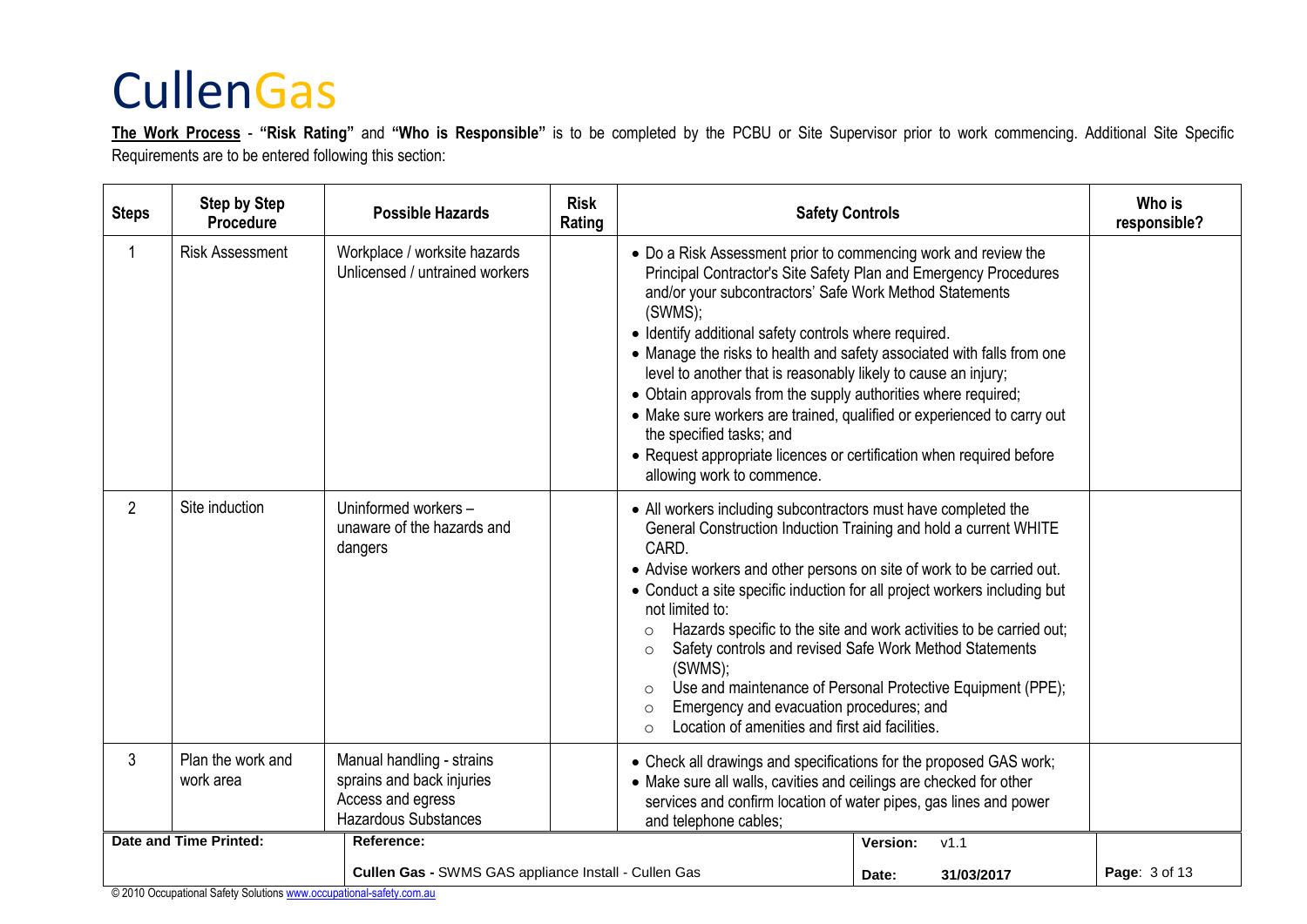| <b>Steps</b> | <b>Step by Step</b><br>Procedure | <b>Possible Hazards</b>                                                                                                                                                                                                     | <b>Risk</b><br>Rating | <b>Safety Controls</b>                                                                                                                                                                                                                                                                                                                                                                                                                                                                                                                                                                                                                                                                                                                                               |                 |            | Who is<br>responsible? |
|--------------|----------------------------------|-----------------------------------------------------------------------------------------------------------------------------------------------------------------------------------------------------------------------------|-----------------------|----------------------------------------------------------------------------------------------------------------------------------------------------------------------------------------------------------------------------------------------------------------------------------------------------------------------------------------------------------------------------------------------------------------------------------------------------------------------------------------------------------------------------------------------------------------------------------------------------------------------------------------------------------------------------------------------------------------------------------------------------------------------|-----------------|------------|------------------------|
|              |                                  | Hazardous waste exposure<br>(asbestos)<br>Structural collapse<br>Fall from heights<br>Services<br>Electricity (power supply)<br>Lighting                                                                                    |                       | • Check for the presence of hazardous materials such as asbestos,<br>lead or silica in roof space, walls, cavities or under floors;<br>• Check for the presence of vermin in roof space or under floors such<br>as snakes, spiders, rats and possums before entering;<br>• Check the load bearing capacity of supports prior to entering roof<br>space and consult a structural engineer where required;<br>• Check equipment and parts are in good condition;<br>• Make sure that all conductive material is tested using approved<br>electrical testing equipment before being touched (test before you<br>touch);<br>• Make sure ceiling space is checked for substandard, illegal and/or<br>hazardous wiring; and<br>• Make sure suitable lighting is available. |                 |            |                        |
| 4            | Manual handling                  | Strains, sprains and soft tissue<br>damage<br><b>Back injuries</b><br>Crushing injuries                                                                                                                                     |                       | • Train workers in correct lifting techniques – bend the knees to lift<br>and lower, use thighs (DO NOT bend over to lift), head up, chin in<br>and keep elbows close to body - never twist while lifting, lowering or<br>carrying a load;<br>• Make sure load is stable before lifting;<br>• Heavy and awkward items get help or use lifting equipment;<br>• Rotate tasks to prevent repetitive strain injuries; and                                                                                                                                                                                                                                                                                                                                                |                 |            |                        |
| 5            | Working in confined<br>spaces    | Dust / fumes - lung damage<br>Lighting<br>Hazardous Substances<br>Hazardous waste exposure<br>(asbestos)<br>Structural collapse<br>Fall from heights<br>Low ceilings - head injuries<br>Rebounding debris - eye<br>injuries |                       | • Provide adequate ventilation;<br>• Make sure suitable lighting is available;<br>• Check for gas or other harmful chemicals or substances. Carry out a<br>Risk Assessment and prepare a separate SWMS if hazardous<br>substances are identified in the ceiling space (asbestos, lead etc.);<br>• Check the load bearing capacity of supports prior to entering roof<br>space and consult a structural engineer where required;<br>• Wear a dust mask or half or full face respirator, when exposed to<br>dust or fumes;                                                                                                                                                                                                                                             |                 |            |                        |
|              | <b>Date and Time Printed:</b>    | Reference:                                                                                                                                                                                                                  |                       |                                                                                                                                                                                                                                                                                                                                                                                                                                                                                                                                                                                                                                                                                                                                                                      | <b>Version:</b> | V1.1       |                        |
|              |                                  | Cullen Gas - SWMS GAS appliance Install - Cullen Gas                                                                                                                                                                        |                       |                                                                                                                                                                                                                                                                                                                                                                                                                                                                                                                                                                                                                                                                                                                                                                      | Date:           | 31/03/2017 | Page: 4 of 13          |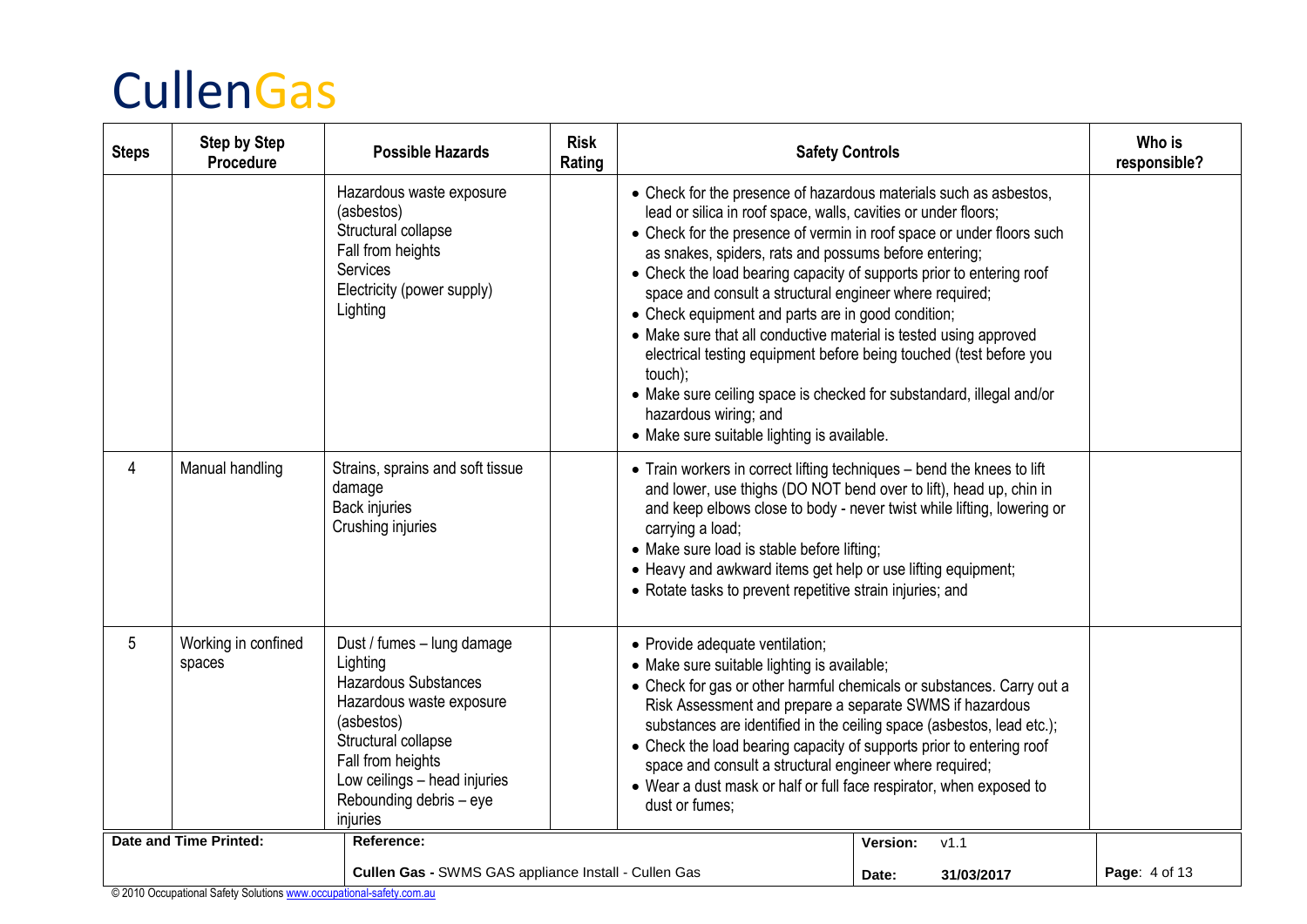| <b>Steps</b>   | <b>Step by Step</b><br>Procedure                                                                                      | <b>Possible Hazards</b>                                                                | <b>Risk</b><br>Rating | <b>Safety Controls</b>                                                                                                                                                                                                                                                                                                                                                                                                                                                                                                                                                                                                                                                                                                                                                             |                     | Who is<br>responsible? |
|----------------|-----------------------------------------------------------------------------------------------------------------------|----------------------------------------------------------------------------------------|-----------------------|------------------------------------------------------------------------------------------------------------------------------------------------------------------------------------------------------------------------------------------------------------------------------------------------------------------------------------------------------------------------------------------------------------------------------------------------------------------------------------------------------------------------------------------------------------------------------------------------------------------------------------------------------------------------------------------------------------------------------------------------------------------------------------|---------------------|------------------------|
|                |                                                                                                                       | Awkward positions - muscle<br>strain<br>Overheating                                    |                       | • Wear hardhat and eye protection when required;<br>• Make sure spacing of ceiling support joists are checked for<br>adequacy and temporary crawl boards are used when required;<br>• Allow adequate breaks or rotate duties to reduce working in<br>cramped or awkward positions for prolonged periods;<br>• Drink plenty of water to stay hydrated; and<br>• Develop first aid and emergency procedures and train workers to<br>recognise symptoms of heat-related illness.                                                                                                                                                                                                                                                                                                      |                     |                        |
| 6              | Housekeeping<br>Moving on stairs,<br>uneven, steep and<br>slippery surfaces,<br>obstacles and<br>cluttered work areas | Slips, trips and falls                                                                 |                       | • Carry out basic housekeeping regularly, keeping access ways and<br>the work area clear of materials, tools and debris;<br>• Make sure cables and other equipment do not cause a trip hazard;<br>• Wear appropriate footwear; and<br>• Barricade or restrict areas where the hazard can't be eliminated.                                                                                                                                                                                                                                                                                                                                                                                                                                                                          |                     |                        |
| $\overline{7}$ | <b>Personal Protection</b><br>Equipment (PPE)                                                                         | Injury, illness, permanent<br>disability and in extreme cases<br>death                 |                       | • Where applicable, check condition of harnesses, ropes, shackles<br>and fixing points for fall arrest system;<br>• Check condition of hard hats - brim or neck flaps, gloves, safety<br>boots, sunscreen, high visibility reflective clothing or vests, ear plugs<br>or ear muffs and any other Personal Protective Equipment (PPE)<br>appropriate for this work;<br>• PPE is to be used only when no other control can reduce or<br>eliminate the hazard / risk;<br>• Inspect all PPE prior to use making sure it is suitable for use;<br>• Make sure all workers are issued with and wear the recommended<br>PPE as required for safety on the worksite and specific to the<br>activities and tasks; and<br>• Train workers in the correct use, maintenance and storage of PPE. |                     |                        |
| 8              | Working outside                                                                                                       | Sun exposure - sunburn, skin<br>cancer, pterygia, corneal<br>cataracts and heat stroke |                       | • Wear sunscreen, wide brim hat, long sleeve shirt with collar,<br>trousers and wraparound sunglasses;<br>• Work in the shade when possible or under a shade structure; and                                                                                                                                                                                                                                                                                                                                                                                                                                                                                                                                                                                                        |                     |                        |
|                | Date and Time Printed:                                                                                                | Reference:                                                                             |                       |                                                                                                                                                                                                                                                                                                                                                                                                                                                                                                                                                                                                                                                                                                                                                                                    | v1.1<br>Version:    |                        |
|                |                                                                                                                       | Cullen Gas - SWMS GAS appliance Install - Cullen Gas                                   |                       |                                                                                                                                                                                                                                                                                                                                                                                                                                                                                                                                                                                                                                                                                                                                                                                    | 31/03/2017<br>Date: | Page: 5 of 13          |

© 2010 Occupational Safety Solution[s www.occupational-safety.com.au](http://www.occupational-safety.com.au/)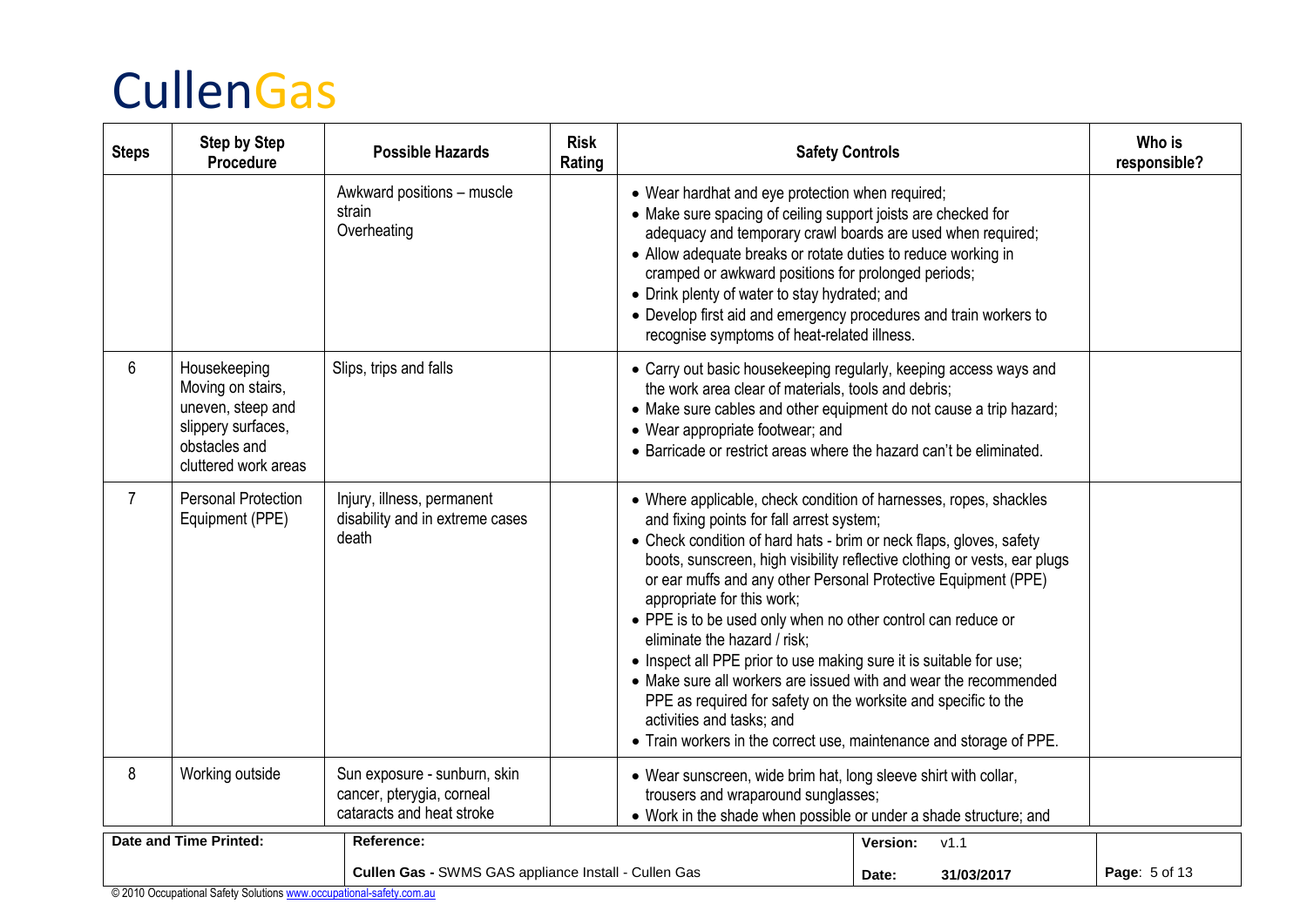| <b>Steps</b> | <b>Step by Step</b><br>Procedure   | <b>Possible Hazards</b>                                                                                                                                                                 | <b>Risk</b><br>Rating | <b>Safety Controls</b>                                                                                                                                                                                                                                                                                                                                                                                                                                                                                                                                                                                                                                                                                                  | Who is<br>responsible? |
|--------------|------------------------------------|-----------------------------------------------------------------------------------------------------------------------------------------------------------------------------------------|-----------------------|-------------------------------------------------------------------------------------------------------------------------------------------------------------------------------------------------------------------------------------------------------------------------------------------------------------------------------------------------------------------------------------------------------------------------------------------------------------------------------------------------------------------------------------------------------------------------------------------------------------------------------------------------------------------------------------------------------------------------|------------------------|
|              |                                    |                                                                                                                                                                                         |                       | • Drink plenty of water to stay hydrated.                                                                                                                                                                                                                                                                                                                                                                                                                                                                                                                                                                                                                                                                               |                        |
| 9            | Using hand tools                   | Tools - Cuts<br>Flying debris – eye injuries                                                                                                                                            |                       | • Use tools and equipment to manufacturers recommendations;<br>• Check tools are in good working condition;<br>• Wear eye protection and gloves; and                                                                                                                                                                                                                                                                                                                                                                                                                                                                                                                                                                    |                        |
| 10           | Noisy equipment<br>and power tools | Noise (hearing damage)                                                                                                                                                                  |                       | • Separate the noise from workers and others where possible;<br>• Maintain equipment to manufacturer's instructions; and<br>• Wear hearing protection - earplugs or earmuffs                                                                                                                                                                                                                                                                                                                                                                                                                                                                                                                                            |                        |
| 11           | Electricity and power<br>tool use  | Electricity / tools - electrocution<br>Impact injuries<br>Cuts and abrasions<br>Amputations<br>Noise - hearing damage<br>Flying debris - eye injuries<br>Burns – hot fittings/equipment |                       | • Make sure only licensed electricians connect the GAS appliances to<br>mains power;<br>• Use tools and fittings to manufacturers recommendations;<br>• Check equipment is tested and tagged and are in good condition,<br>especially power / ext. cords, repair or replace as required;<br>• Use Earth Leakage Circuit Breaker (ELCB) or Residual Current<br>Device (RCD) to prevent electrocution;<br>• Use stands and hooks to raise power cords off the ground in wet or<br>high traffic areas;<br>• Wear the appropriate PPE such as safety boots, hearing protection,<br>dust mask or half or full-face respirator, gloves etc.;<br>• Keep hair, jewellery and loose clothing etc. away from moving parts;<br>and |                        |
| 12           | Dust                               | Air quality (dust)                                                                                                                                                                      |                       | • Wet down area to reduce dust or provide adequate ventilation;<br>• Where possible, use tools with water attachment to reduce dust; and<br>• Wear a dust mask or half or full face respirator.                                                                                                                                                                                                                                                                                                                                                                                                                                                                                                                         |                        |

| Date and Time Printed:                                                | Reference:                                           | <b>Version:</b> | V1. .      |                      |
|-----------------------------------------------------------------------|------------------------------------------------------|-----------------|------------|----------------------|
|                                                                       | Cullen Gas - SWMS GAS appliance Install - Cullen Gas | Date:           | 31/03/2017 | <b>Page: 6 of 13</b> |
| @2010 Occupational Cafety Calutiano ususu acquisational cafety com ou |                                                      |                 |            |                      |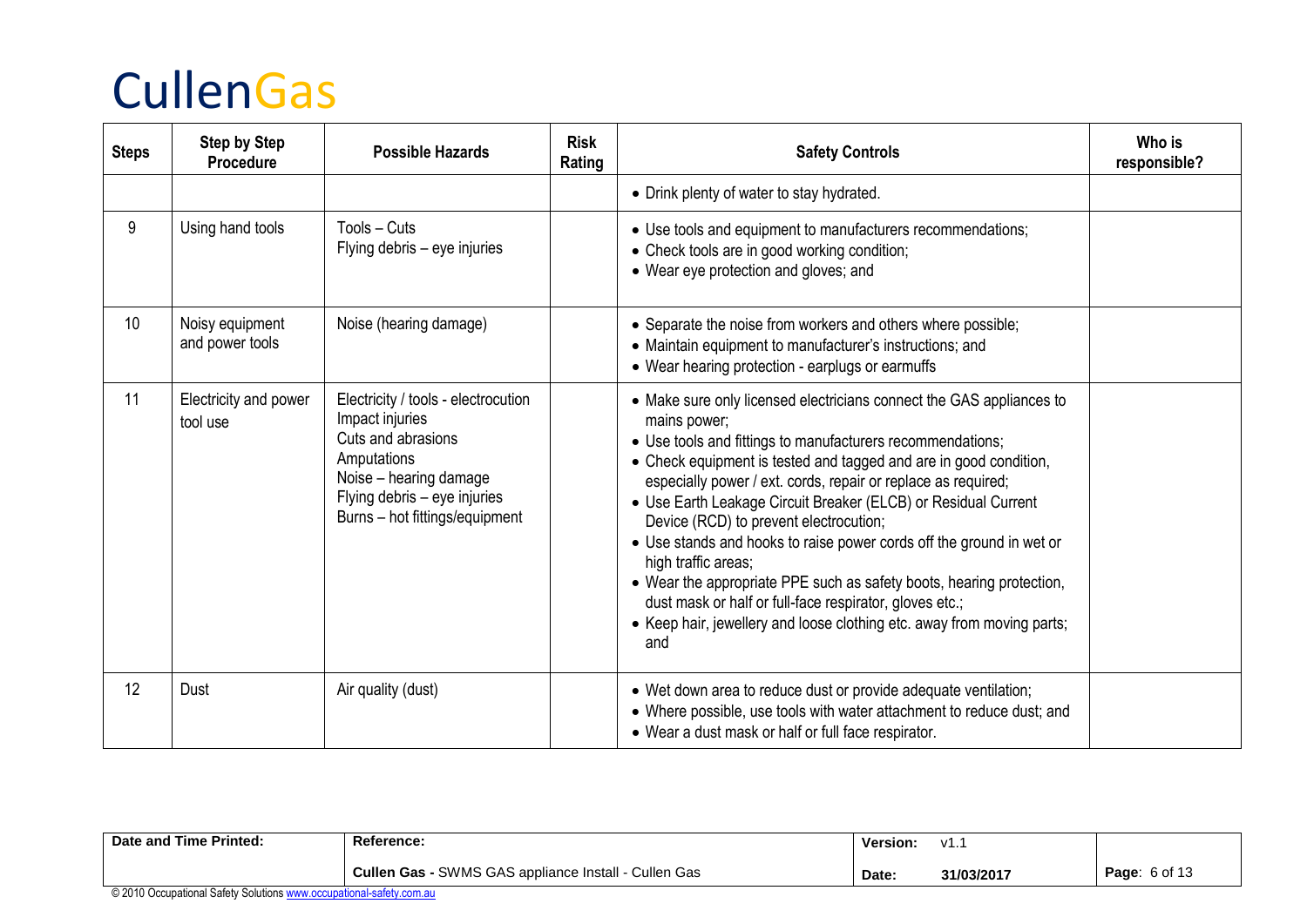| <b>Steps</b> | <b>Step by Step</b><br>Procedure                  | <b>Possible Hazards</b>                                                        | <b>Risk</b><br>Rating | <b>Safety Controls</b>                                                                                                                                                                                                                                                                                                                                                                                                                                                                                                                                                                                                                                                                                                                         | Who is<br>responsible? |
|--------------|---------------------------------------------------|--------------------------------------------------------------------------------|-----------------------|------------------------------------------------------------------------------------------------------------------------------------------------------------------------------------------------------------------------------------------------------------------------------------------------------------------------------------------------------------------------------------------------------------------------------------------------------------------------------------------------------------------------------------------------------------------------------------------------------------------------------------------------------------------------------------------------------------------------------------------------|------------------------|
| 13           | Locate and Identify<br>Asbestos                   | <b>Hazardous Substances</b><br>Hazardous waste exposure<br>(asbestos)          |                       | • Obtain information relating to extent of asbestos on site, including<br>location of asbestos, description of asbestos (bonded or friable)<br>and/or register of asbestos from property owner;<br>• Make sure a barricade and signage is erected to control access to<br>area:<br>• Make sure others in the vicinity are advised of work to be<br>undertaken and the importance that they remain clear of the work<br>area for their own safety; and                                                                                                                                                                                                                                                                                          |                        |
| 14           | Loading and<br><b>Unloading GAS</b><br>appliances | Strains, sprains and soft tissue<br>damage, Back injuries<br>Crushing injuries |                       | • Train workers in correct lifting techniques - bend the knees to lift<br>and lower, use thighs (DO NOT bend over to lift), head up, chin in<br>and keep elbows close to body - never twist while lifting, lowering or<br>carrying a load;<br>• Make sure load is stable before lifting;<br>• Heavy and awkward items get help or use lifting equipment;<br>• Rotate tasks to prevent repetitive strain injuries; and                                                                                                                                                                                                                                                                                                                          |                        |
| 15           | Working at Heights                                | Falls from heights<br>Hit by falling objects<br>Power lines - electrocution    |                       | • Check ladders or working platforms are in good condition and<br>placed on stable ground;<br>• Make sure workers are trained or experienced in the correct use of<br>the equipment;<br>• Make sure fall arrest systems are in place when working at heights;<br>• Make sure, so far as is reasonably practicable, that any work<br>involving the risk of a fall is carried out on the ground;<br>• All workers on the ground must wear hard hats and maintain<br>constant awareness of overhead work;<br>• Erect signage below the overhead work warning of potential Hit by<br>Falling Objects;<br>• Make sure all access ladders, steps and ramps are safe and secure;<br>• Make sure edge protection and handrails are in place and secure |                        |

| Date and Time Printed: | Reference:                                                | Version: | V1.        |                  |
|------------------------|-----------------------------------------------------------|----------|------------|------------------|
|                        | - SWMS GAS appliance Install - Cullen Gas<br>Cullen Gas - | Date.    | 31/03/2017 | ' of 13<br>Page: |
|                        |                                                           |          |            |                  |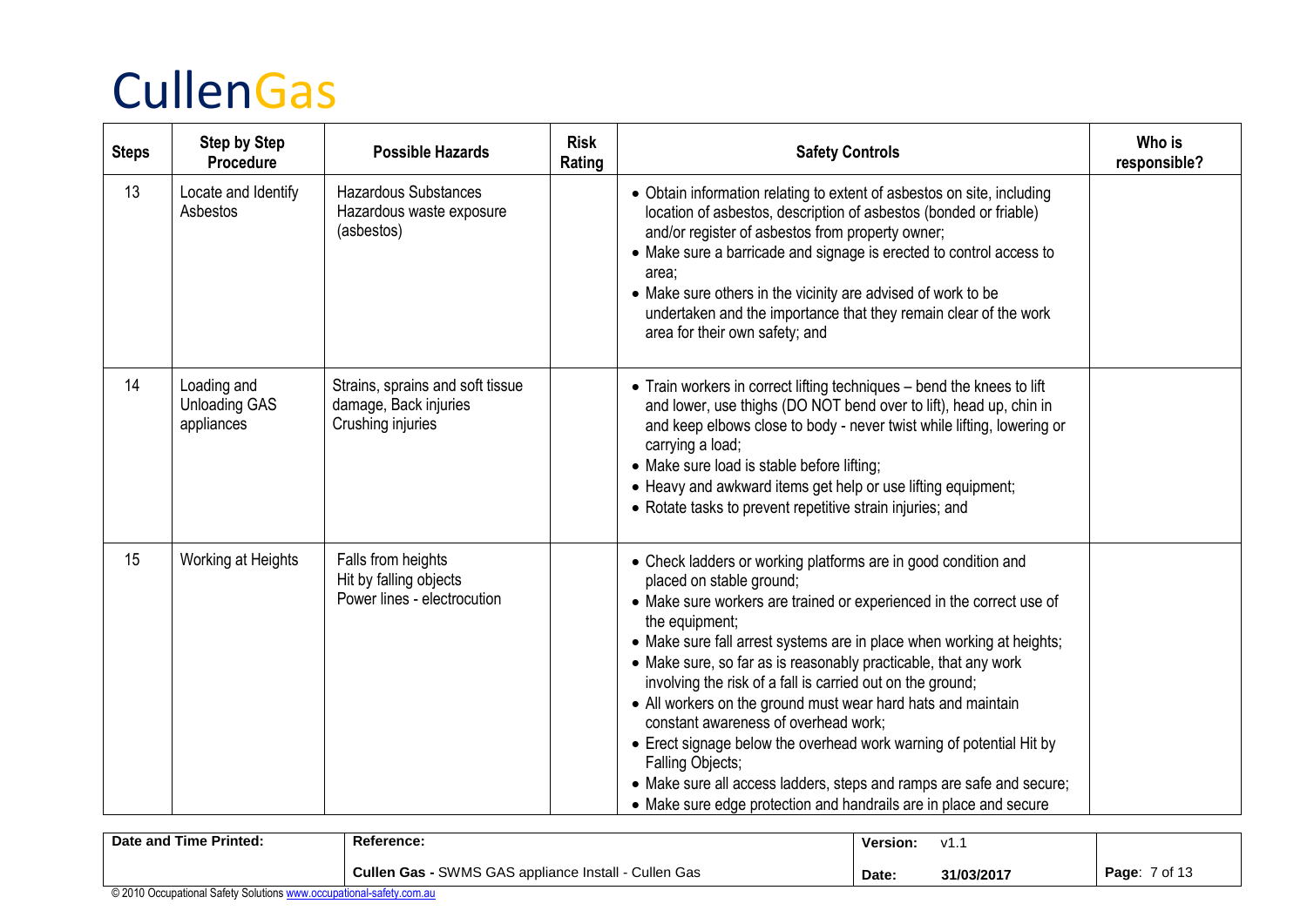| <b>Steps</b> | <b>Step by Step</b><br>Procedure                              | <b>Possible Hazards</b>                                                                               | <b>Risk</b><br>Rating | <b>Safety Controls</b>                                                                                                                                                                                                                                                                                                                                                                                                                                                                                                                                                                                                                                                                    | Who is<br>responsible? |
|--------------|---------------------------------------------------------------|-------------------------------------------------------------------------------------------------------|-----------------------|-------------------------------------------------------------------------------------------------------------------------------------------------------------------------------------------------------------------------------------------------------------------------------------------------------------------------------------------------------------------------------------------------------------------------------------------------------------------------------------------------------------------------------------------------------------------------------------------------------------------------------------------------------------------------------------------|------------------------|
|              |                                                               |                                                                                                       |                       | where required;<br>• Provide safe means of raising, lowering and storing tools, plant,<br>materials and debris;<br>• Always wear appropriate footwear, hardhats when working below<br>work at heights;<br>• Barricade or restrict areas where there is a risk of being hit by falling<br>objects; and<br>• Make sure the entry, exits and access ways in the workplace are<br>kept clean and clear of materials and waste;<br>• Check for any items that may cause slips, trips and falls and remove<br>or secure them as required; and                                                                                                                                                   |                        |
| 16           | Using ladders to<br>install GAS<br>appliance flues &<br>cowls | Falls from heights<br>Hit by falling objects<br>Power lines - electrocution<br>Slips, trips and falls |                       | • Ladders should only be used as a working platform for light work of<br>short duration that can be carried out safely on the ladder;<br>• Platform ladders are to be used when a portable ladder is the safest<br>and most efficient working platform for the task;<br>• Ladders are to be of an industrial standard complying with AS1892;<br>• Portable ladders to have a minimum load rating of 120kg;<br>• Locate overhead power supply and any other overhead<br>obstructions;<br>• Never set up aluminium or metal ladders closer than 4m to<br>overhead power lines;<br>• Inspect ladders regularly to make sure they are in good condition<br>with no loose or broken rungs; and |                        |
| 17           | Working on roof<br>using a harness to<br>fixed lanyards       | Fall from heights<br>Hit by possible objects                                                          |                       | • Make sure any existing affixed lanyards are inspected and assessed<br>suitable for their purpose. Consult a structural engineer where<br>required or install new approved fixing points if unsuitable;<br>• All workers to wear an approved harness designed for attachment to<br>a lanyard assembly including personal energy absorber if there is a                                                                                                                                                                                                                                                                                                                                   |                        |

| Date and Time Printed:         | <b>Reference:</b>                                             | Version: | $\cdot$<br><b>v</b> |                      |
|--------------------------------|---------------------------------------------------------------|----------|---------------------|----------------------|
|                                | SWMS GAS appliance Install<br>Cullen Gas<br><b>Cullen Gas</b> | Date:    | 31/03/2017          | <b>Page: 8 of 13</b> |
| 0.00100<br>$1 - 1 - 1 - 1 - 1$ |                                                               |          |                     |                      |

© 2010 Occupational Safety Solution[s www.occupational-safety.com.au](http://www.occupational-safety.com.au/)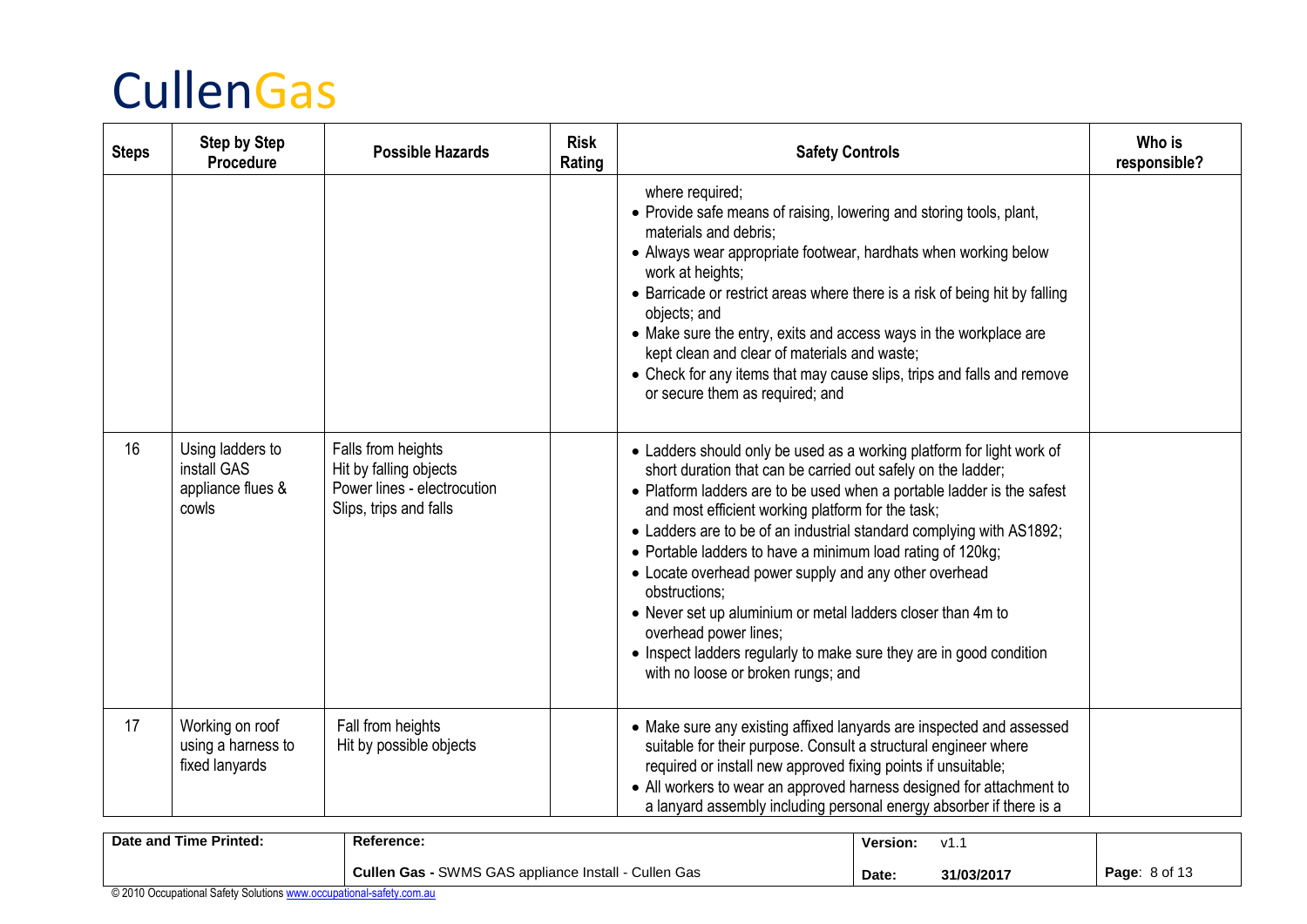| <b>Steps</b>                                         | <b>Step by Step</b><br>Procedure | <b>Possible Hazards</b>                                                                                                                                                            | <b>Risk</b><br>Rating | <b>Safety Controls</b>                                                                                                                                                                                                                                                                                                                                                                                                                                                                                                                                                                                                                                                                                                                                                                                                            |                                                                        | Who is<br>responsible? |
|------------------------------------------------------|----------------------------------|------------------------------------------------------------------------------------------------------------------------------------------------------------------------------------|-----------------------|-----------------------------------------------------------------------------------------------------------------------------------------------------------------------------------------------------------------------------------------------------------------------------------------------------------------------------------------------------------------------------------------------------------------------------------------------------------------------------------------------------------------------------------------------------------------------------------------------------------------------------------------------------------------------------------------------------------------------------------------------------------------------------------------------------------------------------------|------------------------------------------------------------------------|------------------------|
|                                                      |                                  |                                                                                                                                                                                    |                       | risk of free fall;<br>• Immediately cease work and return to ground level if weather<br>becomes hazardous:<br>• Secure all loose objects using lanyards where appropriate such as<br>carrying hand tools; and<br>• Provide safe means of raising, lowering and storing tools, plant<br>materials and debris.                                                                                                                                                                                                                                                                                                                                                                                                                                                                                                                      |                                                                        |                        |
| 18                                                   | Installing GAS<br>appliances     | Falls from heights<br>Hit by falling objects<br>Electricity (power supply)<br><b>Hazardous Substances</b><br>Hazardous waste exposure<br>(asbestos)<br>Power lines - electrocution |                       | • Where applicable, check condition of harnesses, ropes, shackles<br>and fixing points for fall arrest system;<br>• Make sure only licensed electricians connect the GAS appliances to<br>mains power in accordance with AS3000 - Electrical installations;<br>• Before cutting through brick, cement, timber, steel sheeting ceiling,<br>walls and floors make sure that they are free from asbestos, lead,<br>gas, water pipes and power cables;<br>• Check ladders or working platforms are in good condition and<br>placed on stable ground and secure from movement;<br>• Make sure workers are trained or experienced in the correct use of<br>the equipment;<br>• Always wear appropriate footwear, hardhats when working below<br>• Barricade or restrict areas where there is a risk of being hit by falling<br>objects. | work at heights, and a fall arrest devise when working at heights; and |                        |
| 19                                                   | Installing GAS pipes             | GAS gas leak                                                                                                                                                                       |                       | • Use correct tools when flaring or cutting GAS pipes and joiner<br>connections to ensure good seals;<br>• Make sure GAS lines are connected correctly and tested to ensure<br>there are no gas system leaks;                                                                                                                                                                                                                                                                                                                                                                                                                                                                                                                                                                                                                     |                                                                        |                        |
| 20                                                   | <b>Test GAS installation</b>     | Electricity (power supply)                                                                                                                                                         |                       | • Turn GAS appliance on after electrician connects the power and test<br>again for any leaks again; and                                                                                                                                                                                                                                                                                                                                                                                                                                                                                                                                                                                                                                                                                                                           |                                                                        |                        |
|                                                      | <b>Date and Time Printed:</b>    | Reference:                                                                                                                                                                         |                       |                                                                                                                                                                                                                                                                                                                                                                                                                                                                                                                                                                                                                                                                                                                                                                                                                                   | V1.1<br>Version:                                                       |                        |
| Cullen Gas - SWMS GAS appliance Install - Cullen Gas |                                  |                                                                                                                                                                                    |                       |                                                                                                                                                                                                                                                                                                                                                                                                                                                                                                                                                                                                                                                                                                                                                                                                                                   | Date:<br>31/03/2017                                                    | Page: 9 of 13          |

© 2010 Occupational Safety Solution[s www.occupational-safety.com.au](http://www.occupational-safety.com.au/)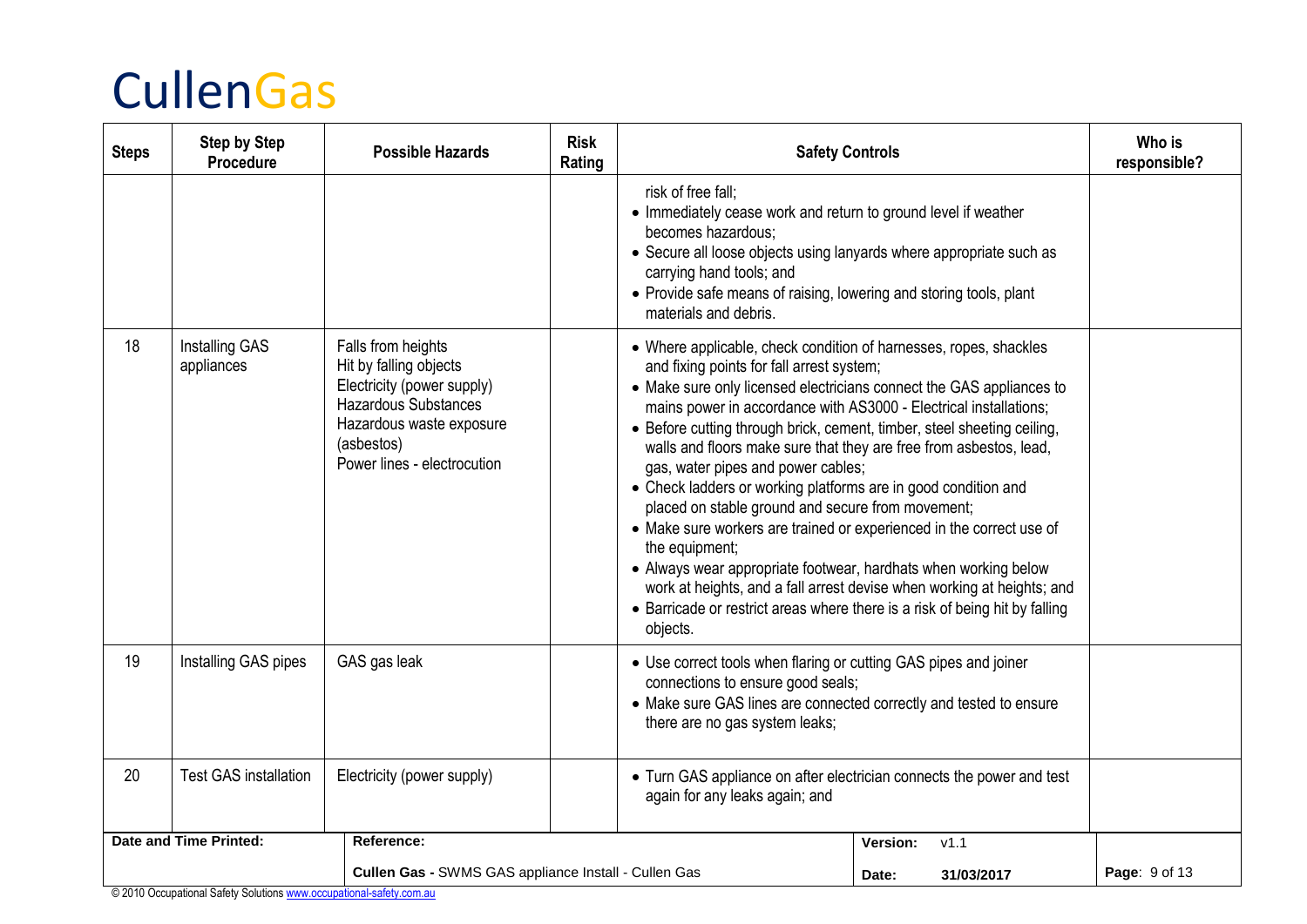| <b>Steps</b> | <b>Step by Step</b><br><b>Procedure</b>  | <b>Possible Hazards</b>                                                                                | <b>Risk</b><br>Rating | <b>Safety Controls</b>                                                                                                                                                                                                                                                                                                             | Who is<br>responsible? |
|--------------|------------------------------------------|--------------------------------------------------------------------------------------------------------|-----------------------|------------------------------------------------------------------------------------------------------------------------------------------------------------------------------------------------------------------------------------------------------------------------------------------------------------------------------------|------------------------|
|              |                                          |                                                                                                        |                       | • After completing GAS and power tests turn GAS appliance off.                                                                                                                                                                                                                                                                     |                        |
| 21           | Completion of work<br>or end of work day | Manual handling - strains<br>sprains and back injuries<br>Slips, trips and falls<br>Cuts and abrasions |                       | • Remove any excess materials from the site using correct manual<br>handling techniques;<br>• Wear gloves when handling sharp objects;<br>• Place equipment in approved storage area or back in work vehicle;<br>• Make sure the work area is left clean and tidy; and<br>• Lock / secure storage areas and / or site as required. |                        |

Site Specific Requirements - To be completed by the PCBU or Site Supervisor if site-specific hazards are identified (attach additional pages if necessary):

| <b>Steps</b> | <b>Step by Step<br/>Procedure</b> | <b>Possible Hazards</b> | <b>Risk</b><br>Rating | <b>Safety Controls</b> | Who is<br>responsible? |
|--------------|-----------------------------------|-------------------------|-----------------------|------------------------|------------------------|
|              |                                   |                         |                       |                        |                        |
|              |                                   |                         |                       |                        |                        |
|              |                                   |                         |                       |                        |                        |
|              |                                   |                         |                       |                        |                        |
|              |                                   |                         |                       |                        |                        |
|              |                                   |                         |                       |                        |                        |

| Date and Time Printed: | <b>Reference:</b>                                           | Version: | 1/1<br><b>v</b> |                       |
|------------------------|-------------------------------------------------------------|----------|-----------------|-----------------------|
|                        | <b>Cullen Gas - SWMS GAS appliance Install - Cullen Gas</b> | Date     | 31/03/2017      | <b>Page: 10 of 13</b> |
|                        |                                                             |          |                 |                       |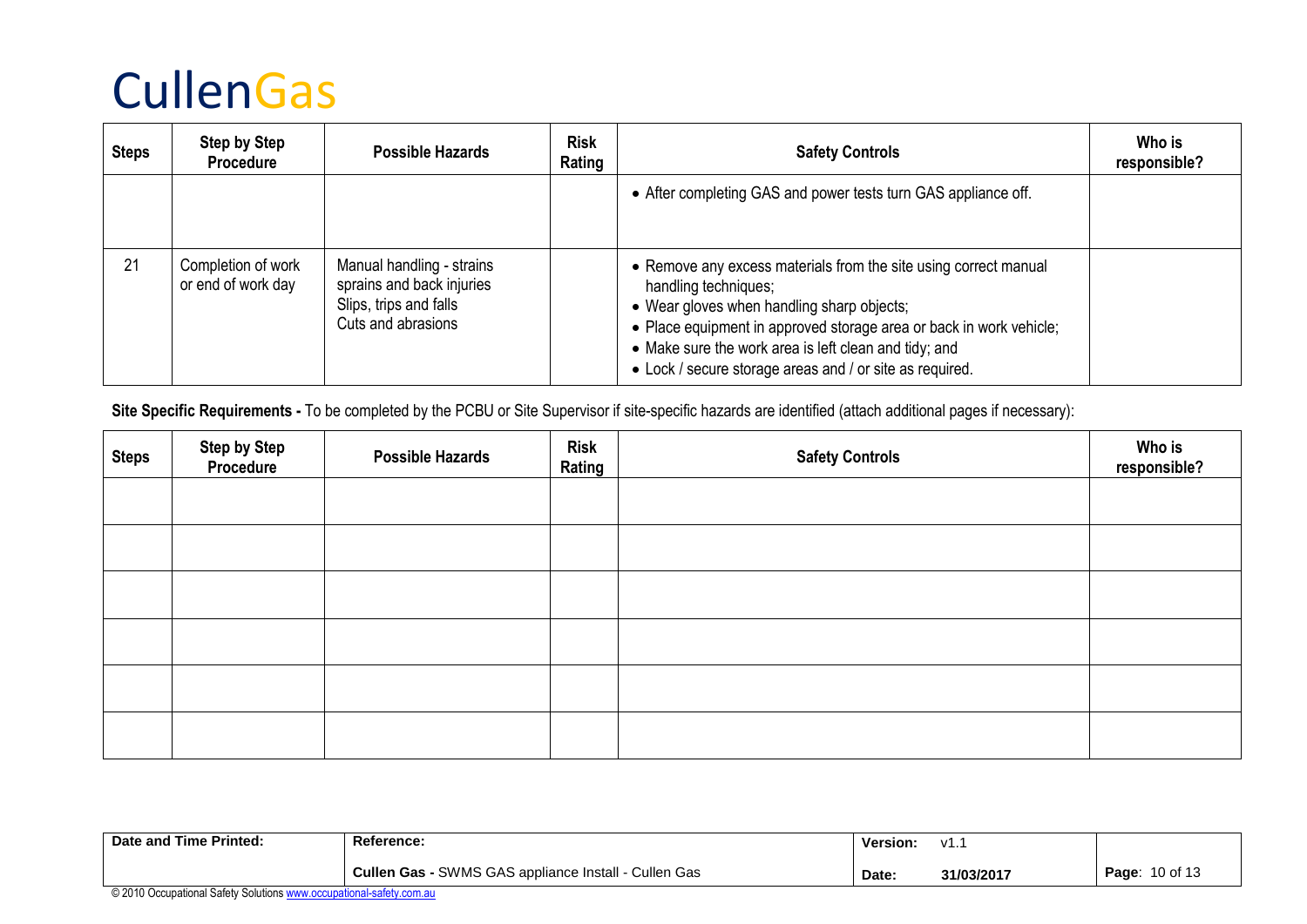### **4. RESOURCES, QUALIFICATIONS AND PERMITS REQUIRED**

| Minimum number of workers<br>required to complete this work                               | 1 or more                                                                       |
|-------------------------------------------------------------------------------------------|---------------------------------------------------------------------------------|
| Trade licence required to                                                                 | Licence No:                                                                     |
| complete this work                                                                        | Held By:                                                                        |
| Additional qualifications, permits<br>and/or experience required to<br>complete this work | Bonded Asbestos License (if required)<br>Friable Asbestos License (if required) |
| Additional training required to<br>complete this work                                     | Site Specific Induction and SWMS review<br>required for all workers             |

### **5. SAFETY RESPONSIBILITIES**

The **Officer** for this project is \_\_\_\_\_\_\_\_\_\_\_\_\_\_\_, he/she can be contacted on

The **Site Supervisor** for this project is **The Site Can be** contacted on **contacted** on

The **Health and Safety Representative (HSR)** for this project is . he/she can be contacted on \_\_\_\_\_\_\_\_\_\_\_\_\_\_\_\_.

#### All Cullen Gas workers:

\_\_\_\_\_\_\_\_\_\_\_\_\_\_\_\_\_.

- $\rightarrow$  WILL be required to have relevant trade experience.
- $\rightarrow$  WILL be required to attend regular site inductions, project and task specific induction training and possess the current General Construction Induction Training card.

#### **Work Health and Safety - Responsibilities**

- a) \_\_\_\_\_\_\_\_\_\_\_\_\_\_\_\_\_ will be responsible for identifying and assessing the hazards associated with the works, and documenting the hazard control measures to be taken.
- b) will be responsible for compliance with Work Health and Safety (WHS) legislation, regulations, standards, codes, and the site-specific Sites Safety Rules.
- c) will be responsible for assessing and monitoring your subcontractors' capabilities, and for making sure they meet WHS requirements.
- d) \_\_\_\_\_\_\_\_\_\_\_\_\_\_\_\_\_ will be responsible for managing the acquisition and communication of WHS information to managers, supervisors and people working on site.
- e) \_\_\_\_\_\_\_\_\_\_\_\_\_\_\_\_\_ will be responsible for preparing, maintaining and making accessible the register of hazardous substances.
- f) \_\_\_\_\_\_\_\_\_\_\_\_\_\_\_\_\_ will be responsible for maintaining first-aid stocks.
- g) will be responsible for managing accident and emergency procedures.
- h) will be responsible for keeping WHS records.
- i) will be responsible for making sure that the Site Safety Rules are available and provided to people who may work on or visit the Site.
- j) \_\_\_\_\_\_\_\_\_\_\_\_\_\_\_\_\_\_ will be responsible for workplace injury management and rehabilitation.
- k) \_\_\_\_\_\_\_\_\_\_\_\_\_\_\_\_\_ will be responsible for managing communication between Health and Safety Committees (where applicable).
- I) \_\_\_\_\_\_\_\_\_\_\_\_\_\_\_\_\_\_\_ will be responsible for displaying the Site Safety Rules on noticeboards and other suitable locations on site.

| Date and Time Printed: | <b>Reference:</b>                                              |       | v1. .      |                   |
|------------------------|----------------------------------------------------------------|-------|------------|-------------------|
| .                      | <b>Cullen Gas - SWMS GAS appliance Install</b><br>- Cullen Gas | Date: | 31/03/2017 | 11 of 13<br>Page: |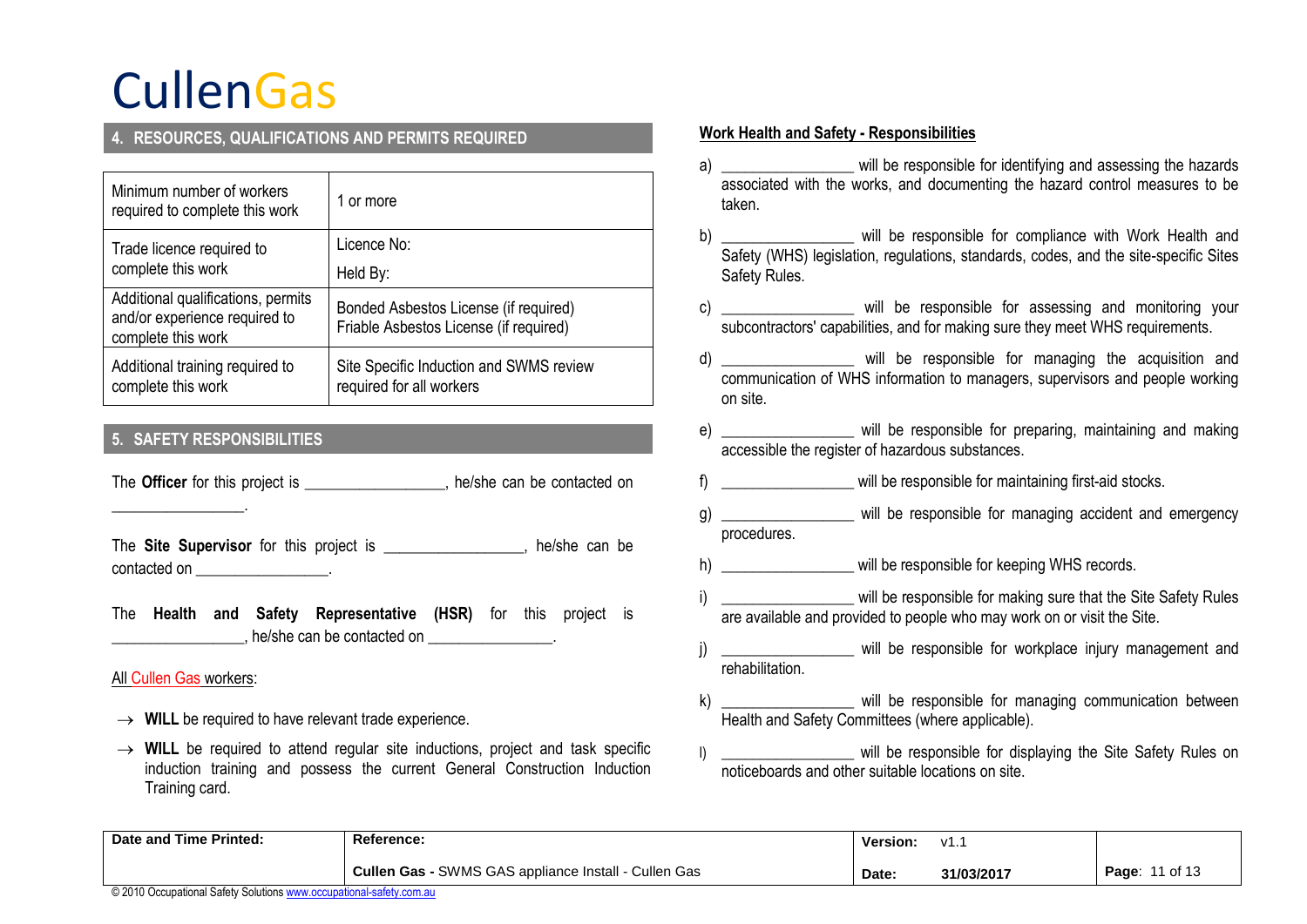### **6. TRAINING RESPONSIBILITIES**

#### The HSR will:

- a) identify the WHS training needs of management, supervisors and workers on site;
- b) make sure that appropriate training is carried out internally and/or by Safe Work Australia accredited trainers;
- c) make sure that all personnel attend general construction WHS induction training before starting work;
- d) make sure that all personnel attend adequate site-specific induction, work activity and refresher safety training;
- e) conduct induction training, task training and refresher safety training for everyone working on site; and
- f) keep appropriate records of WHS training at the Cullen Gas office.

### **7. INCIDENT MANAGEMENT**

### The HSR will:

- a) be available (both during and outside normal working hours) to prevent, prepare for, respond to and recover from incidents; and
- b) make sure that the procedures for contacting the relevant person(s) are communicated and clearly displayed on the sites.

### **8. PLANT AND EQUIPMENT**

Plant and Equipment used on site includes but is not limited to:

| <b>Plant and/or Equipment</b>                      | Inspection and maintenance checks required                 |
|----------------------------------------------------|------------------------------------------------------------|
| Electrical plant, power<br>tools, leads and ELCB's | Tested and tagged periodically. Visual inspection prior to |
|                                                    | use                                                        |
| Mobile Plant                                       | Check as recommended by manufacturer's operating           |
|                                                    | instructions.                                              |
| Ladders                                            | Visual inspection prior to use and to manufacturers        |
|                                                    | recommendations                                            |

### **9. PERSONAL PROTECTIVE EQUIPMENT (PPE)**

PPE for this task includes but is not limited to:

|   | Hard hats / sun hats       | 6  | Protective gloves                |
|---|----------------------------|----|----------------------------------|
| 2 | <b>Safety Boots</b>        |    | High visibility clothing / vests |
| 3 | <b>Dust Masks</b>          | 8  | Safety harness / fall arrest     |
| 4 | Coveralls / Head Coverings | 9  | Sunscreen                        |
| 5 | <b>Hearing Protection</b>  | 10 |                                  |



### **10.ACCESS**

No access shall be permitted by other trades into the work area whilst work is in progress. If necessary, appropriate signage and/or hoarding will be set up around the work area to prevent access. Such signs and hoarding will be removed and area made-good on completion of work.

| Date and Time Printed: | <b>Reference:</b>                                     | <b>Version:</b> | , 11<br><b>v</b> |                   |
|------------------------|-------------------------------------------------------|-----------------|------------------|-------------------|
|                        | SWMS GAS appliance Install - Cullen Gas<br>Cullen Gas | Date:           | 31/03/2017       | 12 of 13<br>Page: |